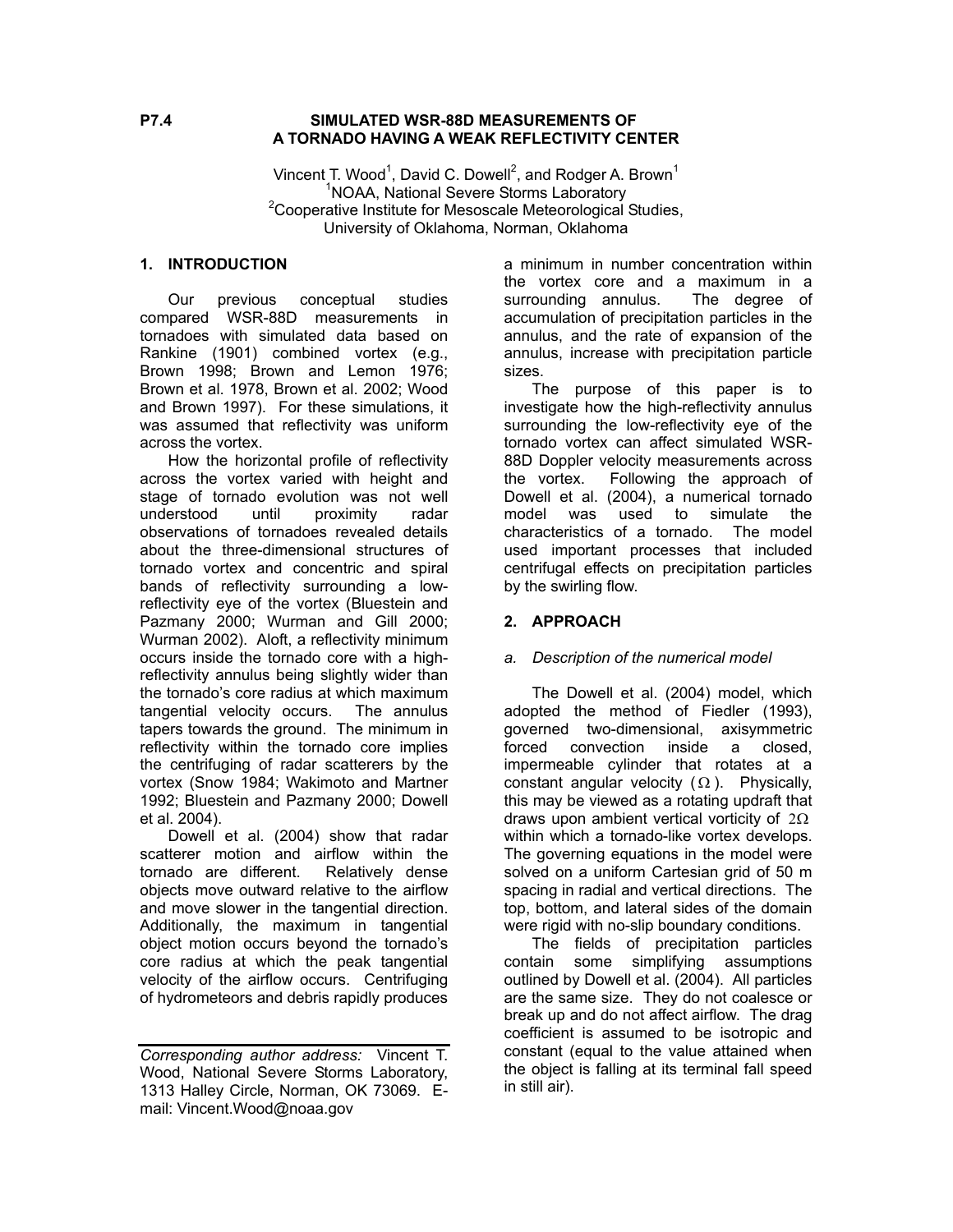#### *b. Doppler radar simulation*

The mean Doppler velocity  $\bar{V}_d$  is the volume-averaged Doppler velocity within the radar beam (e.g., Doviak and Zrnić 1993), and is given by

$$
\overline{V}_d = \frac{\iiint V_d \eta \left| W_R \right|^2 f^4 dR d\theta d\phi}{\iiint \eta \left| W_R \right|^2 f^4 dR d\theta d\phi}, \quad (1)
$$

where  $R$ ,  $\theta$ , and  $\phi$  are in the range, azimuth, and elevation directions, respectively. The mean reflectivity factor  $\bar{\eta}$ is the volume-averaged reflectivity factor within the radar beam and is expressed as

$$
\overline{\eta} = \frac{\iiint \eta \left| W_R \right|^2 f^4 dR d\theta d\phi}{\iiint \left| W_R \right|^2 f^4 dR d\theta d\phi}.
$$
 (2)

The radar reflectivity factor (e.g., Battan, 1973) is calculated from

$$
\eta = \sum_{i} n(D_i) D_i^6 \tag{3}
$$

where  $n\left( D_{\overline{i}}\right)$  is the number of the  $i^{th}$ precipitation particles per unit volume and  $D_i$  is the diameter of the  $i^{th}$  particle. The range weighting function  $(W_R^-)$  of the radar beam is used to weight the Doppler velocity and reflectivity values at the range data point within the beam and is a trapezoidalshaped transmitter power pulse such as the one used by the WSR-88D. The top of the trapezoid, where the weight is 1.0 has a range extent of 90 m. The base of the trapezoid, where the weight is 0.0, has a range width of 120 m. The two-way beam pattern  $(f^4)$  is the antenna pattern weighting function used to weight the reflectivity and Doppler velocity values within the effective resolution area and is given by

$$
f^{4} = \exp\left\{-\left[\frac{\left(\theta - \theta_{o}\right)^{2}}{2\sigma_{\theta}^{2}} + \frac{\left(\phi - \phi_{o}\right)^{2}}{2\sigma_{\phi}^{2}}\right]\right\}, \quad (4)
$$

where the standard deviations of the Gaussian density,  $\sigma_\theta^2 \Big| = \theta_e^2 / (16 \ln 2) \Big|$  and

 $\sigma_{\phi}^2$  =  $\phi_3^2$  /(16ln 2)], are related to the halfpower (-3 dB) beamwidth, and  $\theta_e$  is the horizontal (effective) half-power beamwidth, and  $\phi_{\overline{3}}$  is the vertical half-power beamwidth.

Eq. (4) is a simple Gaussian function that neglects the effects of antenna sidelobes.

In Eq. (1),  $V_d$  is calculated explicitly from the 3-D motion fields of precipitation particles (not air motion) within the beam and is given by

$$
V_d = u_p \sin \gamma \cos \phi + v_p \cos \gamma \cos \phi
$$

$$
+ \left( w_p + w_t \right) \sin \phi, \qquad (5)
$$

where  $u_p$ ,  $v_p$ , and  $w_p$  are, respectively, the radial, tangential and vertical components of precipitation motion. The term  $w$  is the terminal fall velocity of a precipitation particle. The geometry for computing Eq. (5) is shown in Fig. 1.

The analytical simulation of a WSR-88D was used to generate simulated Doppler velocity measurements by scanning across the tornado-like vortex. Simulation of the radar sampling did not follow that of an actual radar. Instead of averaging radar pulses to produce a simulated mean Doppler velocity (radar reflectivity) value, mean Doppler velocity (radar reflectivity) was obtained by averaging the reflectivityweighted Doppler velocity components (reflectivities) within the effective resolution volume of the radar beam, as shown from Eq. (1) [Eq. (2)].

Effective beamwidth is a broadened version of the antenna pattern beamwidth that arises owing to antenna rotation during the time it takes to collect the required number of samples (Doviak and Zrnić 1993, pp. 193-197). Effective beamwidth is a linear function of three radar parameters: antenna rotation rate, number of pulses transmitted and received, and time interval between pulses. The effective beamwidth can be reduced by decreasing one or more of the three parameters.

In this study, we use the same  $1.0^\circ$ azimuthal sampling interval used by WSR-88Ds. However, we also use  $0.5^\circ$  azimuthal sampling interval to show how this finer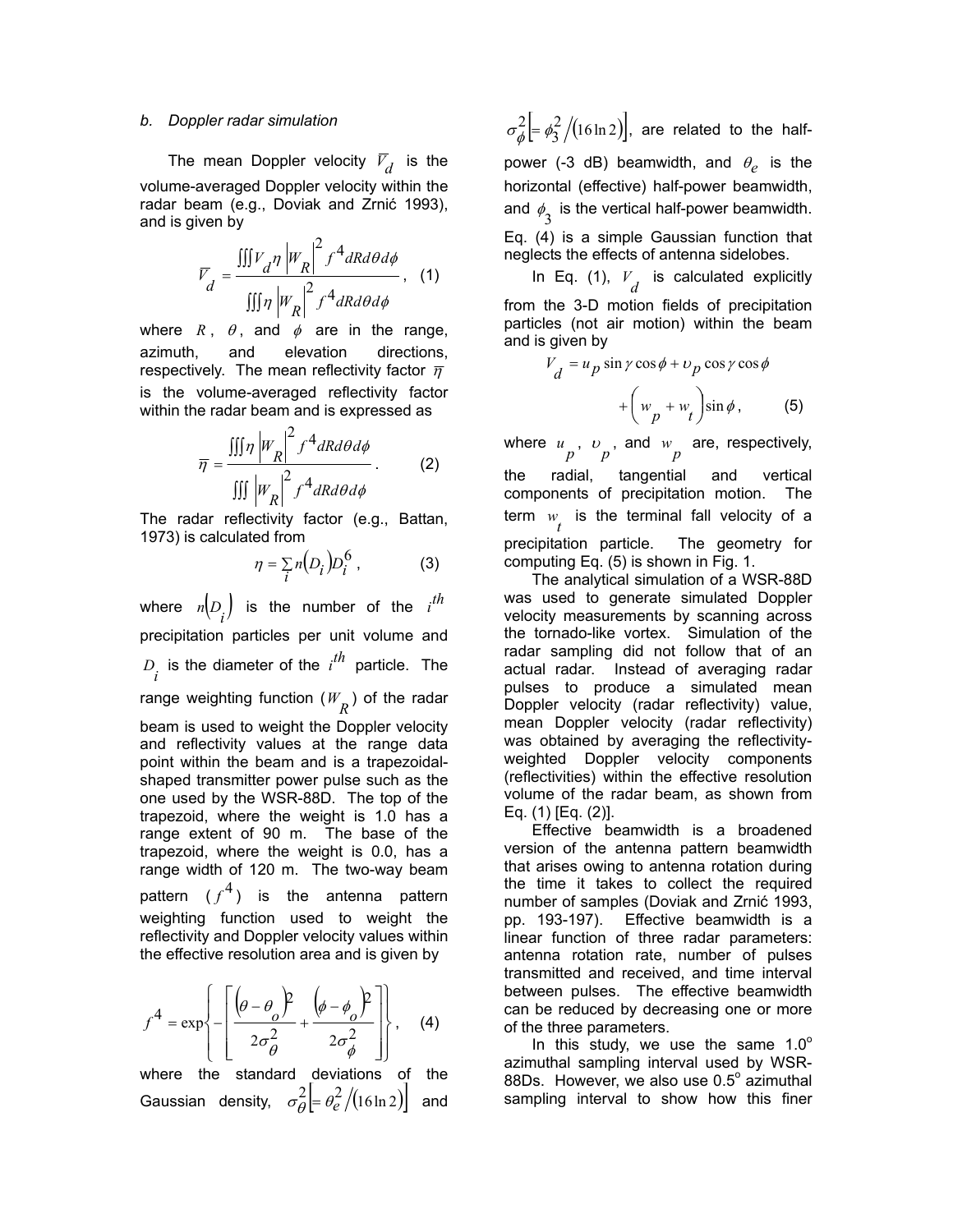resolution data can better resolve measurements within a tornado (e.g., Brown et al. 2002; Brown et al. 2004). Fineresolution data are achieved by sampling half the number of pulses that are used for  $1.0^\circ$  resolution, while keeping the antenna rotation rate constant. The average halfpower beamwidth of WSR-88Ds is 0.89°<br>(Brown et al. 2002). Thus, azimuthal (Brown et al. 2002). resolutions of  $0.5^\circ$  and  $1.0^\circ$  produce effective beamwidths of  $1.02^{\circ}$  and  $1.39^{\circ}$ , respectively, based on Fig. 1 of Brown et al. (2002), and will be used in this study.

# **3. NUMERICAL MODELING RESULTS**

 By varying the model domain's rotation rate and the size and strength of the region of positive buoyancy, one can simulate vortices of various sizes, intensities, and types (one celled and two celled) in the Dowell et al. (2004) model. Dowell et al. also used object motions that ranged in size from small raindrops to bricks and sheets of plywood.

 We conducted two experiments to investigate the centrifugal effects of raindrops on radial distributions of reflectivity within tornadoes. In EXP I, all the raindrops were 0.5 mm in diameter (terminal fall velocity,  $w_{\vec{l}}$  , of -2 m s<sup>-1</sup>) and in EXP II were

1.3 mm in diameter ( $w_t = -5$  m s<sup>-1</sup>).

Terminal fall velocities (based on Gunn and Kinzer (1949) measurements) were assumed to be constant with height.

 The simulation was initialized with solidbody rotation  $\Omega$  of 10<sup>-2</sup> s<sup>-1</sup>, and the CAPE at the center of the domain was 3300 J kg<sup>-1</sup>. The simulation produced a rather broad tornado-like vortex having an average core diameter of 0.75 km. Vertical cross-sections of the radial, tangential, and vertical velocity components of airflow in the tornado-like vortex at  $t = 600$  s are shown in Figs. 2-4. Since radial and vertical velocities were zero at *t* = 0, radial inflow in the surface boundary layer was generated when the radial pressure gradient acted to drive the airflow near the surface toward the vertical axis at *t* > 0 (Fig. 2). The resulting radial velocity produced a strong updraft near the axis (Fig. 4). Tangential velocity maximum was noticeable near the surface and  $r = 0$  (Fig. 3).

 Figure 5 reveals reflectivity structures of the tornado region for EXPs I and II. For EXP I, the 0.5-mm diameter raindrops are lifted by the updraft, slightly ejected from the tornado core, and accumulated outside the core (Figs. 5a and 6a). For EXP II of the 1.3-mm diameter raindrops, there are two reflectivity maxima: one greater than 25 dBZ outside the radius of the tornado's maximum tangential airflow and the other one greater than 30 dBZ at low-altitudes and inside the radius of tangential velocity peak (Fig. 5b). The streamlines (Fig. 6b) show that reflectivity maximum results mainly from concentration of the 1.3-mm diameter raindrops just inside the core radius of maximum tangential wind near the surface. The concentrated raindrops then are lifted by the updraft, while they simultaneously are centrifuged outward. Some raindrops are carried downward by the downdraft outside the core radius of maximum tangential wind, before re-entering into the strong inflow layer at low-altitudes. Consequently, a surrounding annulus of relatively high number concentration slightly expands with height (Fig. 5b). Recycling of 1.3-mm diameter raindrops by the near-surface inflow and updraft is more pronounced than that of 0.5-mm diameter raindrops, as shown in the streamlines of Fig. 6.

 In the subsequent sections, we explore how the centrifuging of raindrops directly impacts simulated Doppler radar reflectivity measurements.

# **4. DOPPLER RADAR SIMULATIONS**

 Doppler velocity and reflectivity measurements from WSR-88D radars provide important input to forecasters as they prepare to issue short-term tornado warnings. Currently, WSR-88D *collect* fullresolution base data (reflectivity, Doppler velocity, and spectrum width) with an azimuthal spacing of 1.0 $^{\circ}$  and range spacing of 0.25 km. Doppler velocity and spectrum width are *recorded and displayed* at this spacing. Full-resolution reflectivity measurements are averaged over four range intervals and are *recorded and displayed* at coarser 1.0 km intervals.

 Brown et al. (2004) compared displays of current-resolution WSR-88D Doppler velocity and reflectivity signatures in severe storms with displays showing finer-resolution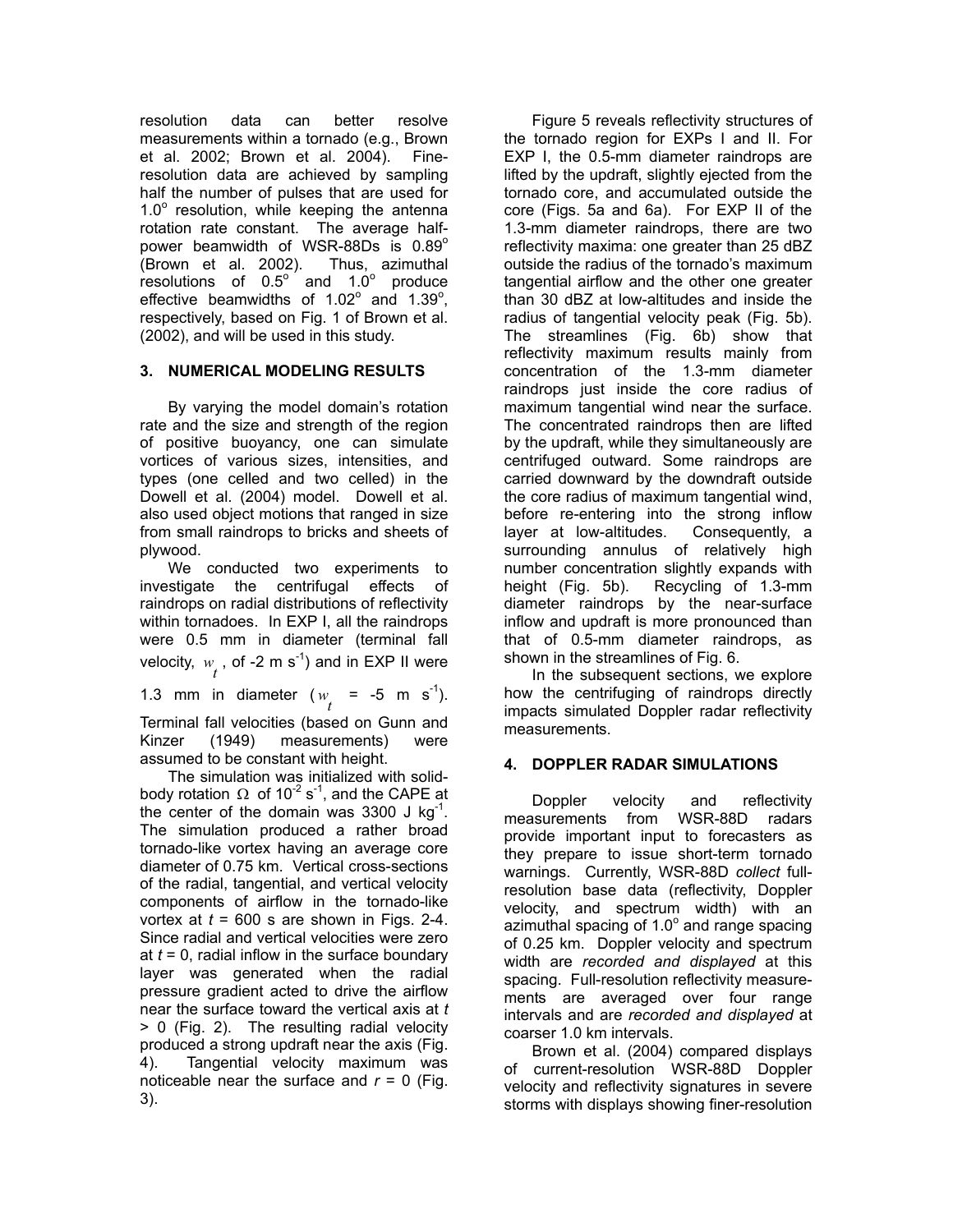signatures obtained by a test-bed WSR-88D. Fine-resolution data were produced by processing data at  $0.5^{\circ}$  azimuthal intervals  $\frac{1}{x}$  rather than at conventional 1.0 $\degree$  intervals and by using range data at 0.25 km intervals for reflectivity. As a consequence, fineresolution displays have twice the number of Doppler velocity and spectrum width data points and eight times the number of reflectivity data points. Severe storm characteristics (such as bounded weak echo regions, hook echo regions, tornadic vortex signatures, etc.) are more clearly depicted with finer-resolution data.

We now consider Doppler radar sampling issues associated with differential weighting by the nonuniform reflectivity distribution across the tornado vortex. Figure 7 shows simulated radar reflectivity signatures that correspond to the annulus of high reflectivity surrounding a low-reflectivity eye. The signatures are located 40 km north of the radar and at elevation angle of  $0.5^\circ$ . It is assumed that the tornado is centered midway between two azimuthal bins at the same range (e.g., Wood and Brown 1997). Radar reflectivities are shown in the figures for two effective beamwidths and associated azimuthal and range sampling intervals. The effective half-power beam-widths of  $1.39^\circ$  and  $1.02^\circ$  at 40 km from the radar are, respectively, 0.97 and 0.71 km. Coarser- and finer-resolution signatures are considered for comparison purposes. A small "knob" of high radar reflectivities, shown with coarser-resolution data (in the left panel of Fig. 7), is caused by two factors. The first factor is owing to the smearing effect of the radar beam. The second factor is the average of fullresolution reflectivity measurements over four range intervals of 0.25 km so that the measurements are recorded and displayed at coarser 1.0 km intervals.

 Minimum radar reflectivities surrounded by the annulus of slightly maximum radar reflectivities are clearly depicted with finerresolution data, as seen in the right panel of Fig. 7. The diameter of the annulus is about 1 km. This effect is attributed to the weak centrifuging of the 0.5-mm diameter raindrops by the vortex. The weak annulus is produced using a smaller effective beamwidth and associated smaller azimuthal and range sampling intervals because (a) the effective beamwidth

resulting from  $0.5^{\circ}$  azimuthal sampling interval is narrower than that for  $1.0^{\circ}$ azimuthal sampling interval, and (b) with four times the number of reflectivity data points in the range direction, there is better sampling of the smaller-scale radar reflectivities.

 Figure 8 presents the simulated radar reflectivity signatures which correspond to EXP II in Fig. 5b. A prominent "knob" of high reflectivities is clearly depicted in Fig. 8. High reflectivities in the knob are similar in appearance to the  $0.5^\circ$  KTLX WSR-88D observations of "knob" reflectivities at proximity to the radar during the 3 May 1999 Oklahoma City tornado (Burgess et al. 2002). The "knob" reflectivities in Fig. 8 are produced by maximum reflectivities due to recycling of the 1.5-mm raindrops by the vortex at low levels (Figs. 5b and 6b). The stronger "knob" reflectivities in the right panel of Fig. 8 are produced because of the advantage of employing a smaller effective beamwidth and associated smaller azimuthal and range sampling intervals to better sample small-scale reflectivities.

 In the examples shown thus far, simulated WSR-88D measurements have been computed at 40 km from the radar and at elevation angle of  $0.5^\circ$ . We now consider a different range and elevation angle. The  $20$ -km range and  $6.2^\circ$  elevation angle are chosen. The effective half-power beamwidths of 1.39 $^{\circ}$  and 1.02 $^{\circ}$  at this range are, respectively, 0.49 and 0.36 km.

 Figures 9 and 10 reveal interesting features in the simulated radar reflectivity measurements. Radar reflectivity minimum occurs within an annulus of high radar reflectivities, which corresponds to the modeled reflectivity structures at the height of 2.20 km (Fig. 5). In EXP II, the narrow reflectivity annulus surrounding the tornado at this altitude is located 0.73 km from the vortex axis, which is slightly farther away than the annulus in EXP I (Fig. 5). This effect is attributed to strong centrifuging of the 1.3-mm diameter raindrops by the vortex. The distinct overall improvement of radar reflectivity signatures using the smaller effective beamwidth and the smaller azimuthal and range sampling intervals is evident (right panels of Figs. 9 and 10).

### **5. SUMMARY**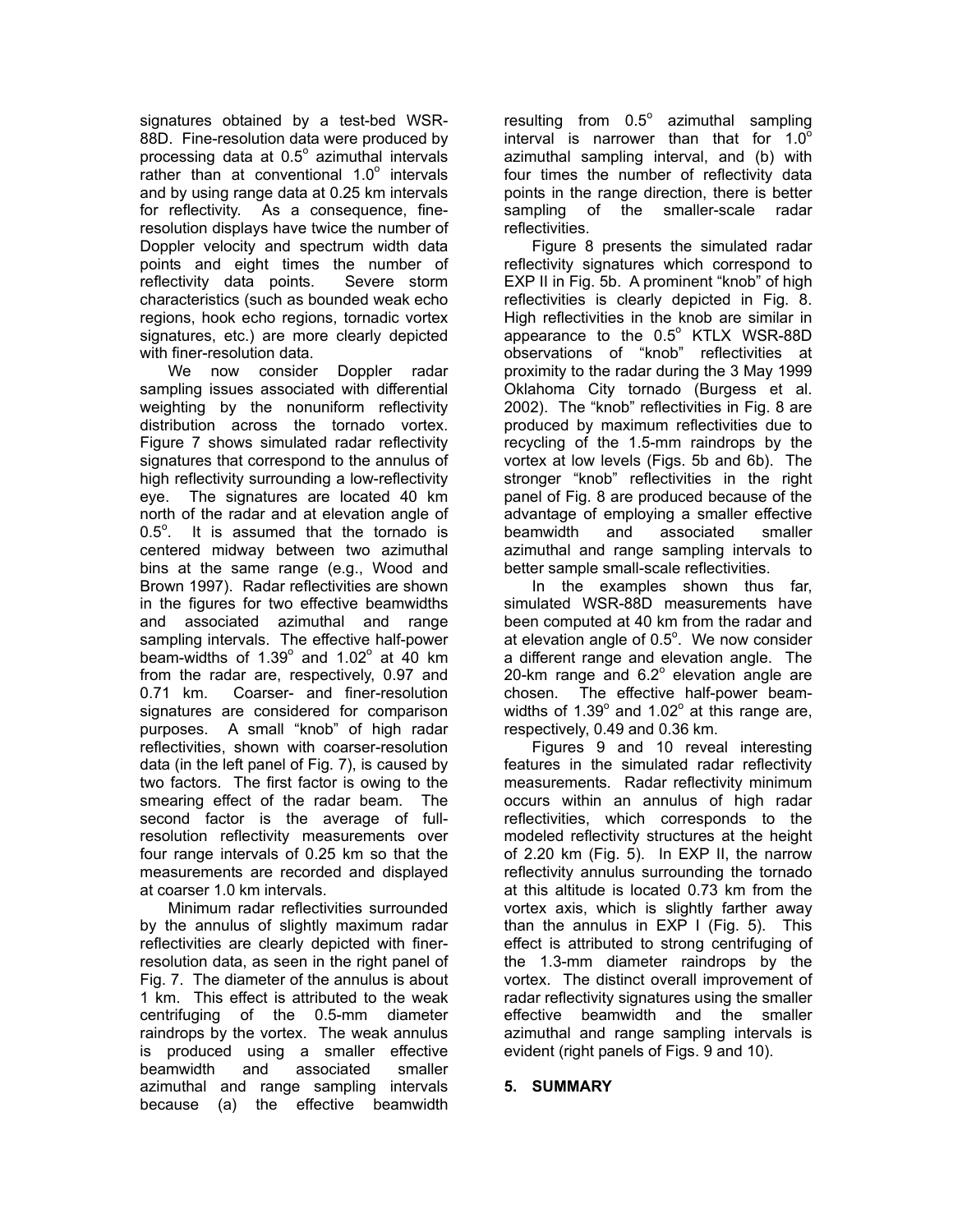Simulated radar reflectivity measurements of a tornado having a weak reflectivity center were presented using coarser- and finer-resolution data. At lowest elevation angle, a "knob" radar reflectivity signature is produced when recycling of small-medium (1.5-mm diameter) raindrops by the vortex results in reflectivity maximum in a surrounding annulus inside the radius of precipitation tangential motion peak. The eye of radar reflectivities is produced at a high elevation angle when 0.5-mm and 1.5 mm diameter raindrops are lifted by the tornado's updraft, ejected from the tornado core, and accumulated outside the core.

 Although we have limited this study to simulated radar reflectivities only, we will continue investigating the effect of centrifuging of raindrops directly impact simulated WSR-88D measurements (Doppler velocities and radar reflectivities) at different ranges and elevation angles.

## **6. REFERENCES**

- Battan, L. J., 1973: *Radar Observation of the Atmosphere*. University of Chicago Press, 324 pp.
- Bluestein, H. B., and A. L. Pazmany, 2000: Observations of tornadoes and other convective phenomena with a mobile 3 mm wavelength, Doppler radar: The spring 1999 field experiment. *Bull. Amer. Meteor. Soc.,* **131,** 2968-2984.
- Brown, R. A., 1998: Nomogram for aiding the interpretation of tornadic vortex signatures measured by Doppler radar. *Wea. Forecasting,* **13,** 505-512.
- . and L. R. Lemon, 1976: Single Doppler radar vortex recognition: Part II-Tornadic vortex signatures. Preprints*, 17th Conf. on Radar Meteorology,* Seattle, WA, Amer. Meteor. Soc., 104- 109.
- $_$ , and D. W. Burgess, 1978: Tornado detection by pulsed Doppler radar. *Mon. Wea. Rev.,* **106,** 29-38.
- \_\_\_\_\_, V. T. Wood, and D. Sirmans, 2002: Improved tornado detection using simulated and actual WSR-88D data with enhanced resolution. *J. Atmos. Oceanic Technol.,* **19,** 1759-1771.
- \_\_\_\_\_, B. A. Flickinger, E. Forren, D. M. Schultz, D. Sirmans, P. L. Spencer, V. T. Wood, and C. L. Ziegler, 2004. Improved detection of severe storms

using experimental fine-resolution WSR-88D measurements. *Wea. Forecasting* (in press).

- Burgess, D. W., M. A. Magsig, J. Wurman, D. C. Dowell, and Y. Richardson, 2002: Radar observations of the 3 May 1999 Oklahoma City tornado. *Wea. Forecasting,* **17,** 456-471.
- Dowell, D. C., C. R. Alexander, J. M. Wurman, and L. J. Wicker, 2004: Centrifuging of hydrometeors and debris in tornadoes: Radar-reflectivity patterns and wind-measurements errors. *Mon. Wea. Rev.,* **132,** (accepted)*.*
- Doviak, R. J., and D. S. Zrnić, 1993: *Doppler Radar and Weather Observations.* 2nd, ed., Academic Press, 562 pp.
- Fielder, B. H., 1993: Numerical simulation of axisymmetric tornadogenesis in forced convection. *The Tornado: Its Structure, Dynamics, Prediction, and Hazards.* Geophys. Monogr. No. 79, Amer. Geophys. Union, 41-48.
- Gunn, R., and G. D. Kinzer, 1949: The terminal velocity of fall for water droplets in stagnant air. *J. Meteor*., **6,** 243-248.
- Rankine, W. J. M., 1901: *A Manual of*  Applied Mechanics. 16<sup>th</sup> ed. Charles Griff and Co., 680 pp.
- Snow, J. T., 1984: On the formation of particle sheaths in columnar vortices. *J. Atmos. Sci.,* **41,** 2477-2491.
- Wakimoto, R. M., and B. E. Martner, 1992: Observations of a Colorado tornado. Part II: Combined photogrammetric and Doppler radar analysis. *Mon. Wea. Rev.,* **120,** 522-543.
- Wood, V. T., and R. A. Brown, 1997: Effects of radar sampling on single-Doppler velocity signatures of mesocyclones and tornadoes. *Wea. Forecasting,* **12,** 929- 939.
- Wurman, J., 2002: The multiple-vortex structure of a tornado. *Wea. Forecasting,* **17,** 473-505.
- \_\_\_\_\_, and S. Gill, 2000: Finescale radar observations of the Dimmitt, Texas (2 June 1995), tornado. *Mon. Wea. Rev.,* **128,** 2135-2164.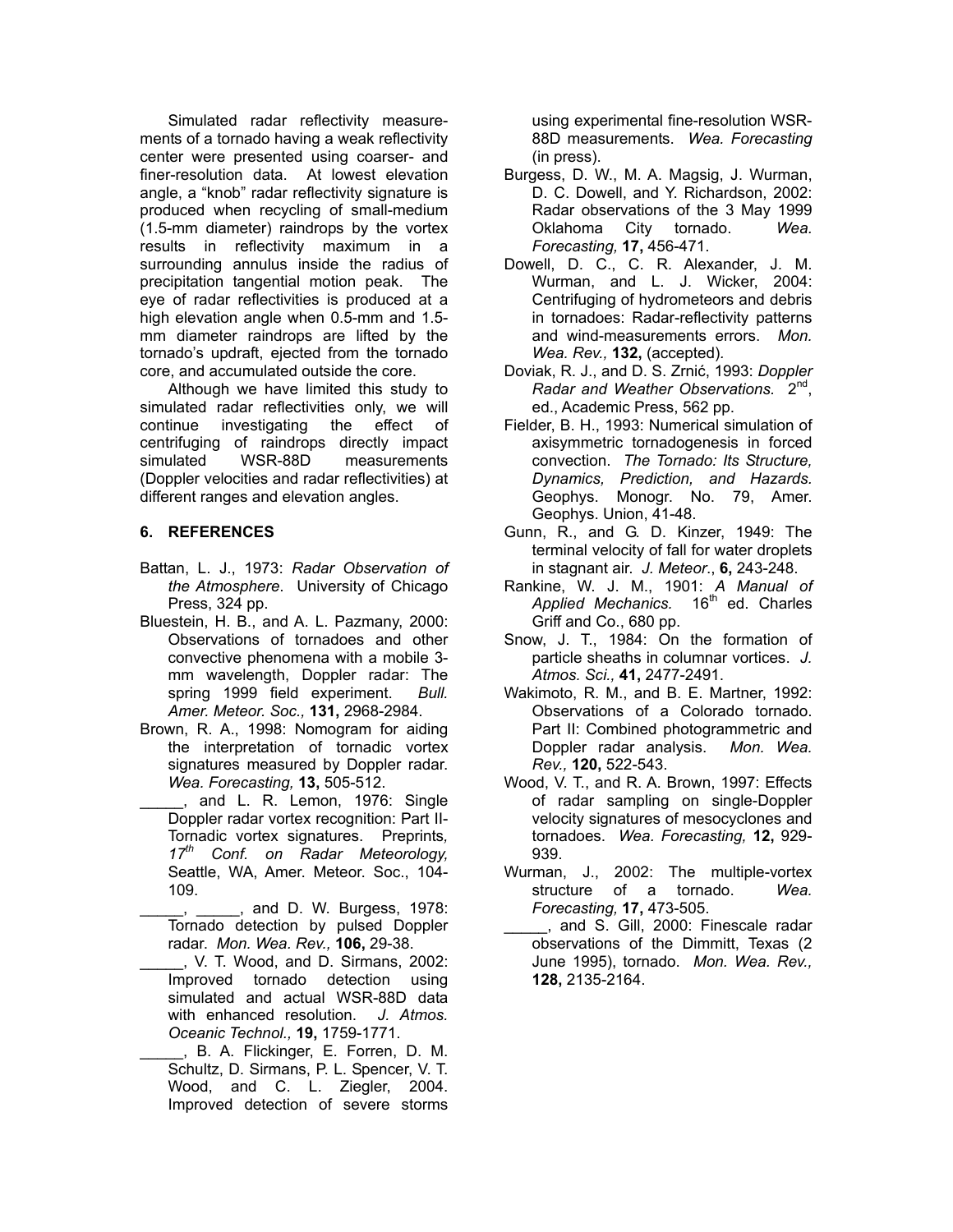

Fig. 1. Geometry for computing Doppler velocity  $V_d$  at a point  $(R_p, \theta_p)$  relative to a true tornado center  $(R_c, \theta_c)$ .  $u_p$  and  $v_p$ , respectively, are radial and tangential velocity components of a precipitation particle located at the radius (*r* ) from the vortex center.  $\vec{V}$  is a 2-D motion vector of the particle.  $\beta$  is the angle (positive in a counterclockwise direction) between east and the radial direction from the vortex center.  $\gamma (= \beta + \theta \choose p)$  is the angle between the radar viewing direction (  $\theta \frac{}{p}$  ) at a point (  $R \frac{}{p}$  ,  $\theta \frac{}{p}$  ) and the tangential velocity component ( $\omega_{\stackrel{\ }{p}}$ ).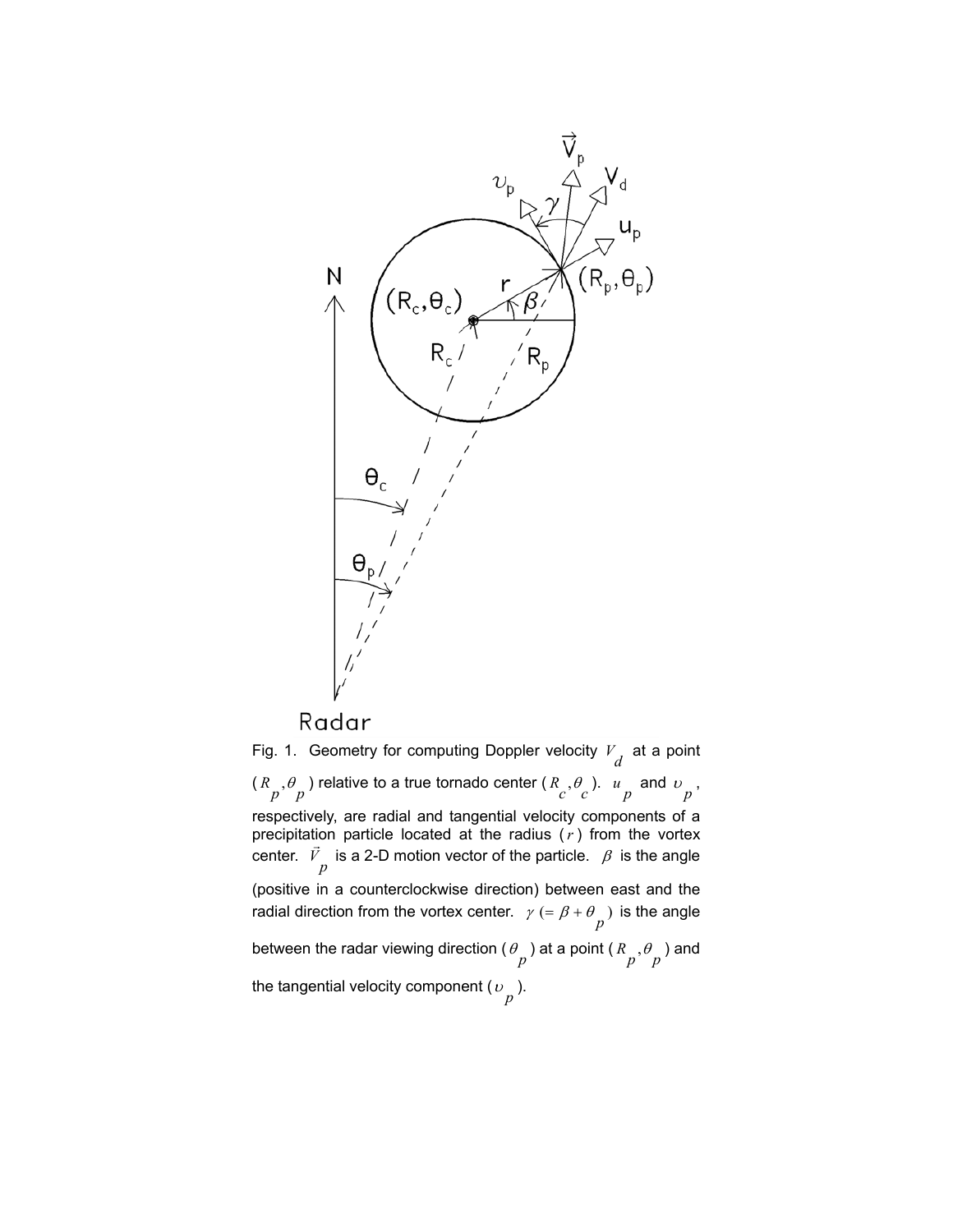

Fig. 2. Plot of airflow radial velocity  $(u_a)$  in the r-z plane for the simulated tornado at *t* = 600 s. Heights and radial distances are in meters. Red (blue) contours represent positive (negative) values, excluding zero contours. Contour interval is 5 m s<sup>-1</sup>. Maximum inflow is -51.2 m s<sup>-1</sup> and maximum outflow is 27.4 m s<sup>-1</sup>.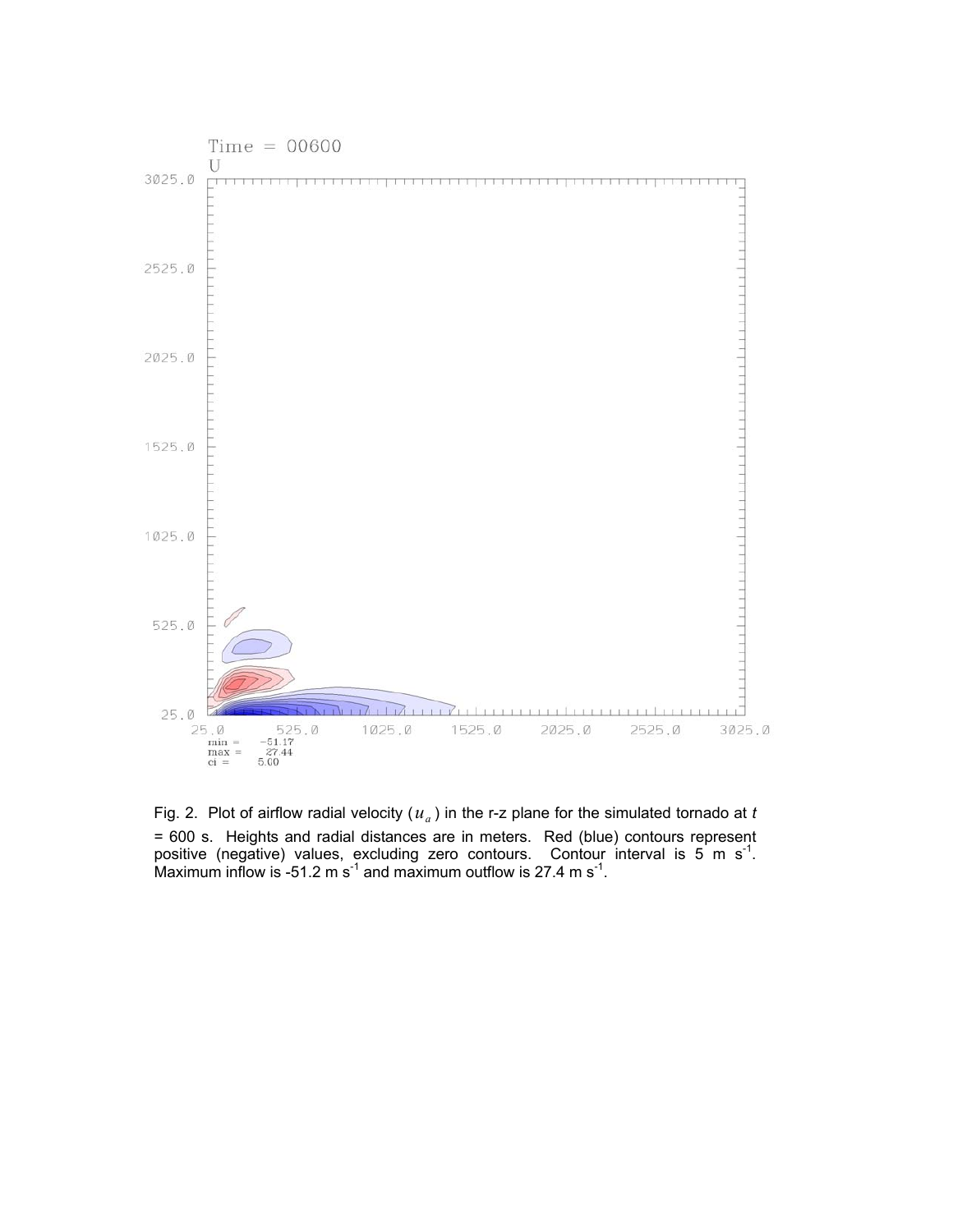

10 m  $s^{-1}$  and the maximum value is 84.4 m  $s^{-1}$ .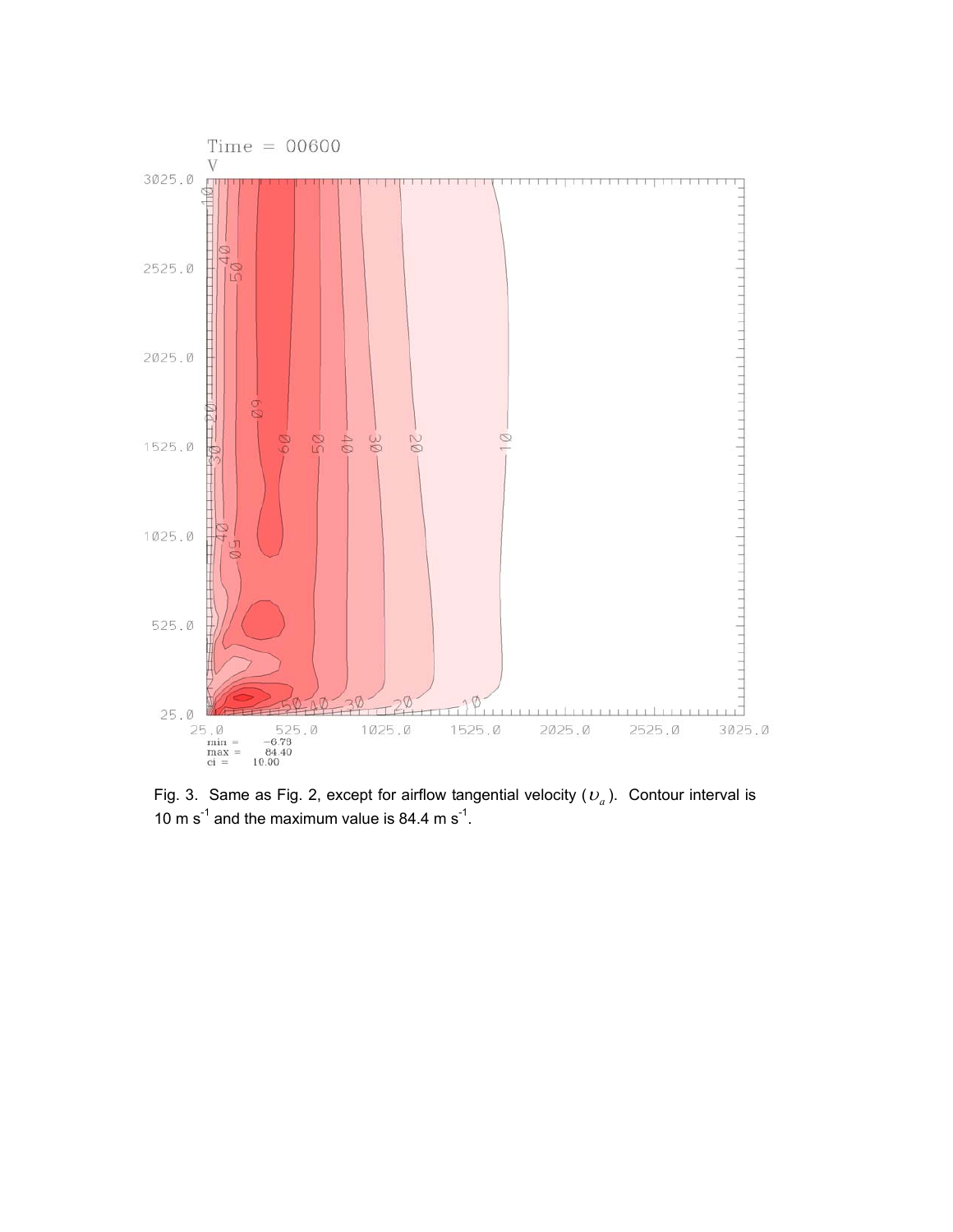

Fig. 4. Same as Fig. 2, except for airflow vertical velocity ( $w_a$ ). Contour interval is 5 m  $s<sup>-1</sup>$ . Maximum updraft value is 53.4 m s<sup>-1</sup> and maximum downdraft value is -28.9 m s<sup>-1</sup> (on the axis near the ground).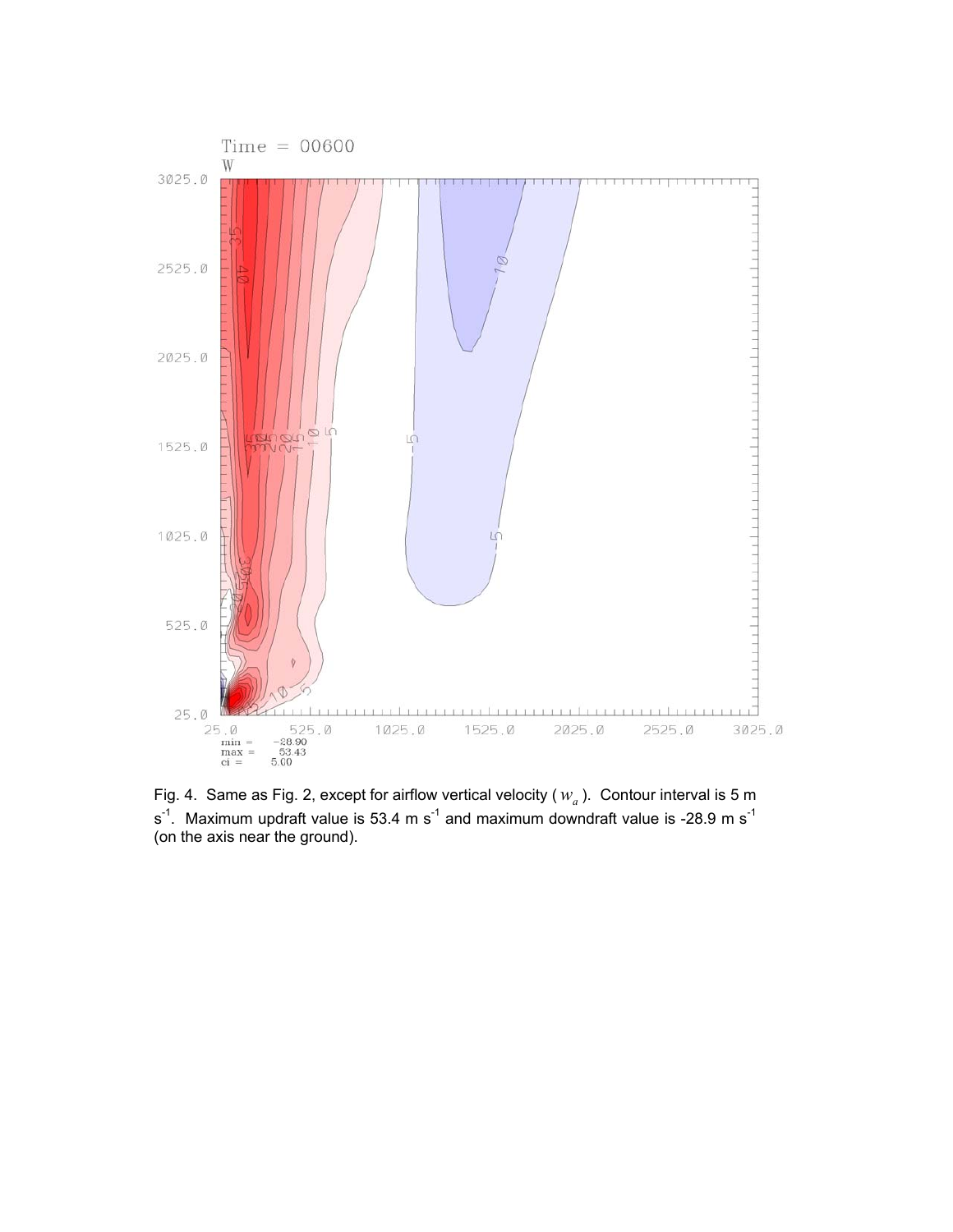

Fig. 5. Comparison of reflectivity (dBZ) for (a) EXP I of 0.5-mm diameter raindrops and (b) EXP II of 1.3-mm diameter raindrops at *t* = 600 s. Heights and radial distances are in meters. Contour interval is 5 dBZ and the contour value on the right side of each panel is 20 dBZ. Maximum value in (a) is 29.6 dBZ and in (b) is 50.0 dBZ.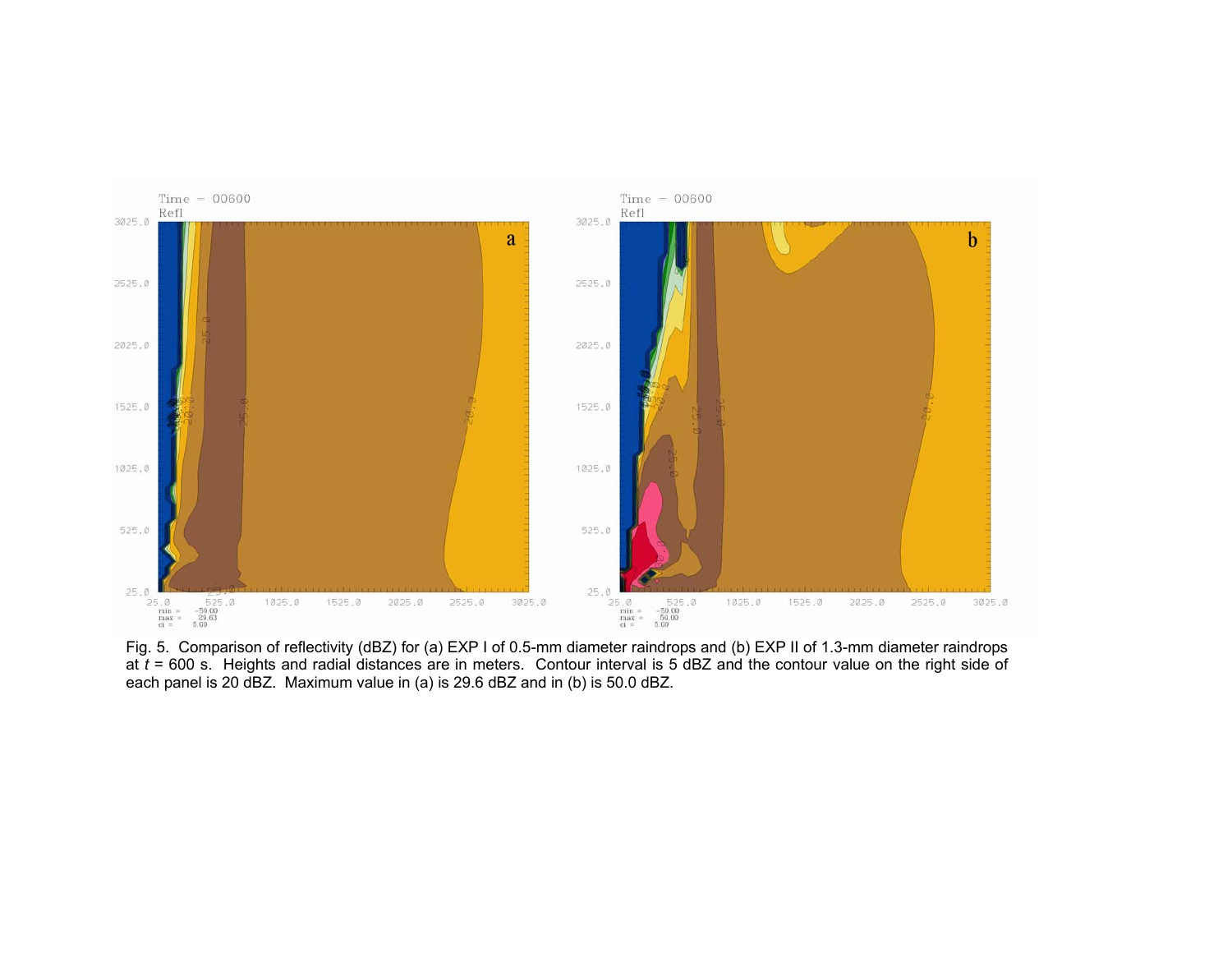

Fig. 6. Precipitation particle motion vectors with superimposed precipitation streamlines for (a) EXP I of 0.5-mm diameter raindrops and (b) EXP II of 1.3-mm diameter raindrops in the r-z plane at *t* = 600 s. Black dashes represent the vortex's core radius of maximum tangential airflow. Red short and long dashes represent the modeled reflectivity's core radii of maximum reflectivity.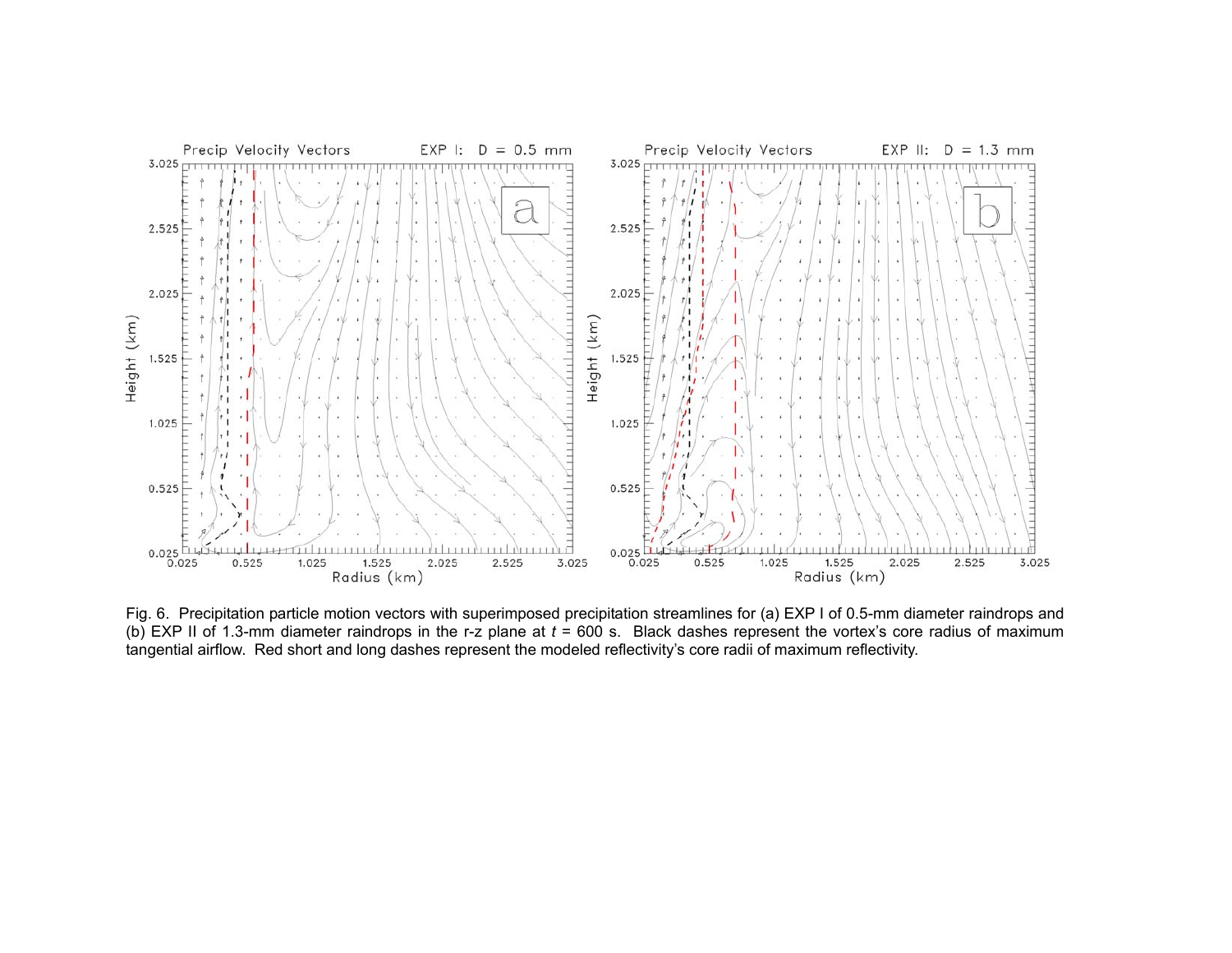

Fig. 7. Plan views of simulated radar reflectivity signatures measured at elevation angle of 0.5 $^{\circ}$  by a Doppler radar located 40 km from a modeled tornado vortex centered at the black circle for EXP I of 0.5-mm diameter ( *D* ) raindrops. Black circle represents the circle of airflow tangential velocity maximum. Height ( *Z* ) and elevation angle ( *EL* ) are indicated at the top of each panel. The radar is located beyond the bottom of the figure. Border tick marks are 0.1 km apart. The vortex center is located midway between two azimuthal locations. The color horizontal bar represents the radar reflectivity scale (dBZ), as indicated at the bottom. The size of each panel is 3x3 km.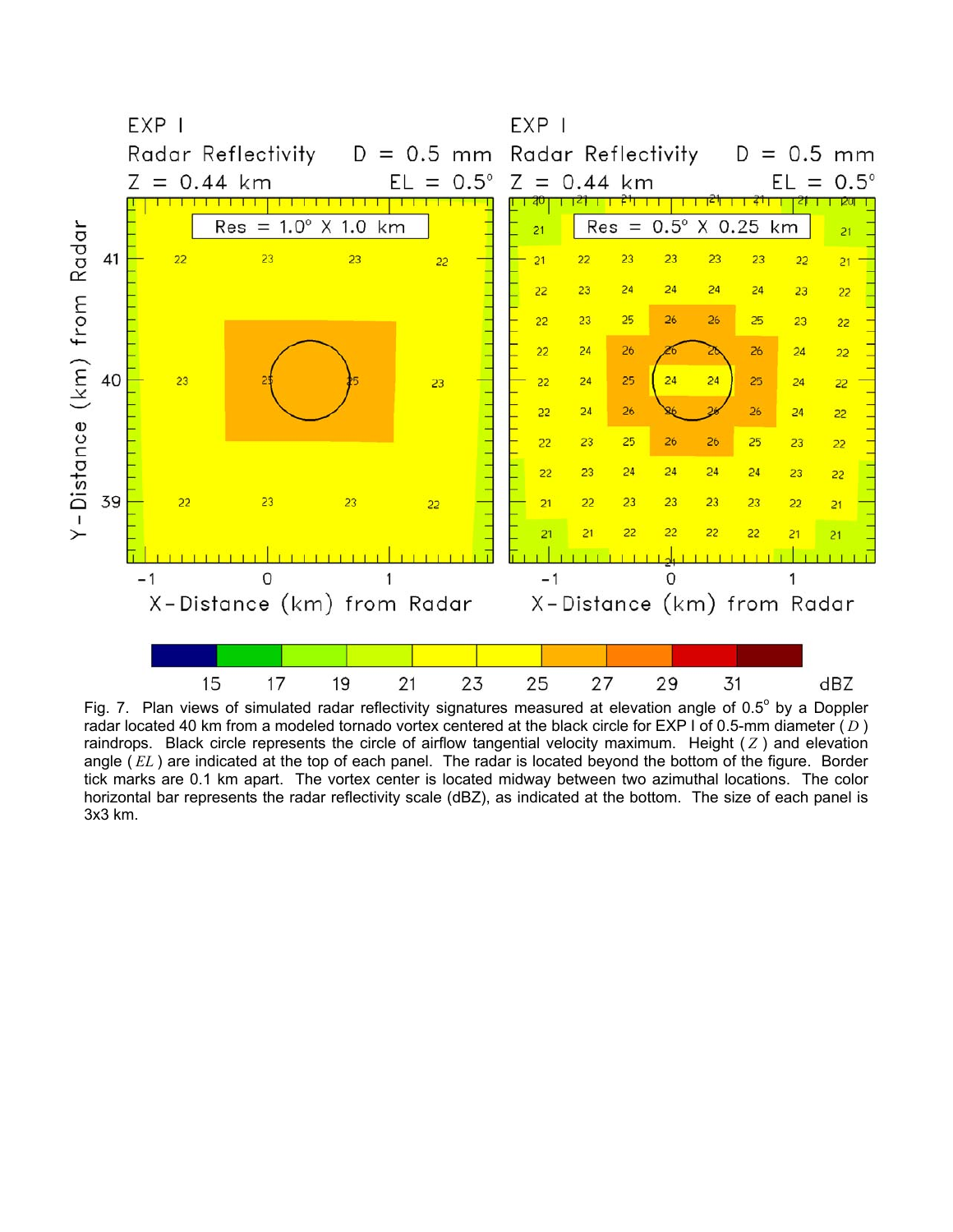

Fig. 8. Same as Fig. 7, except for EXP II of 1.3-mm diameter raindrops.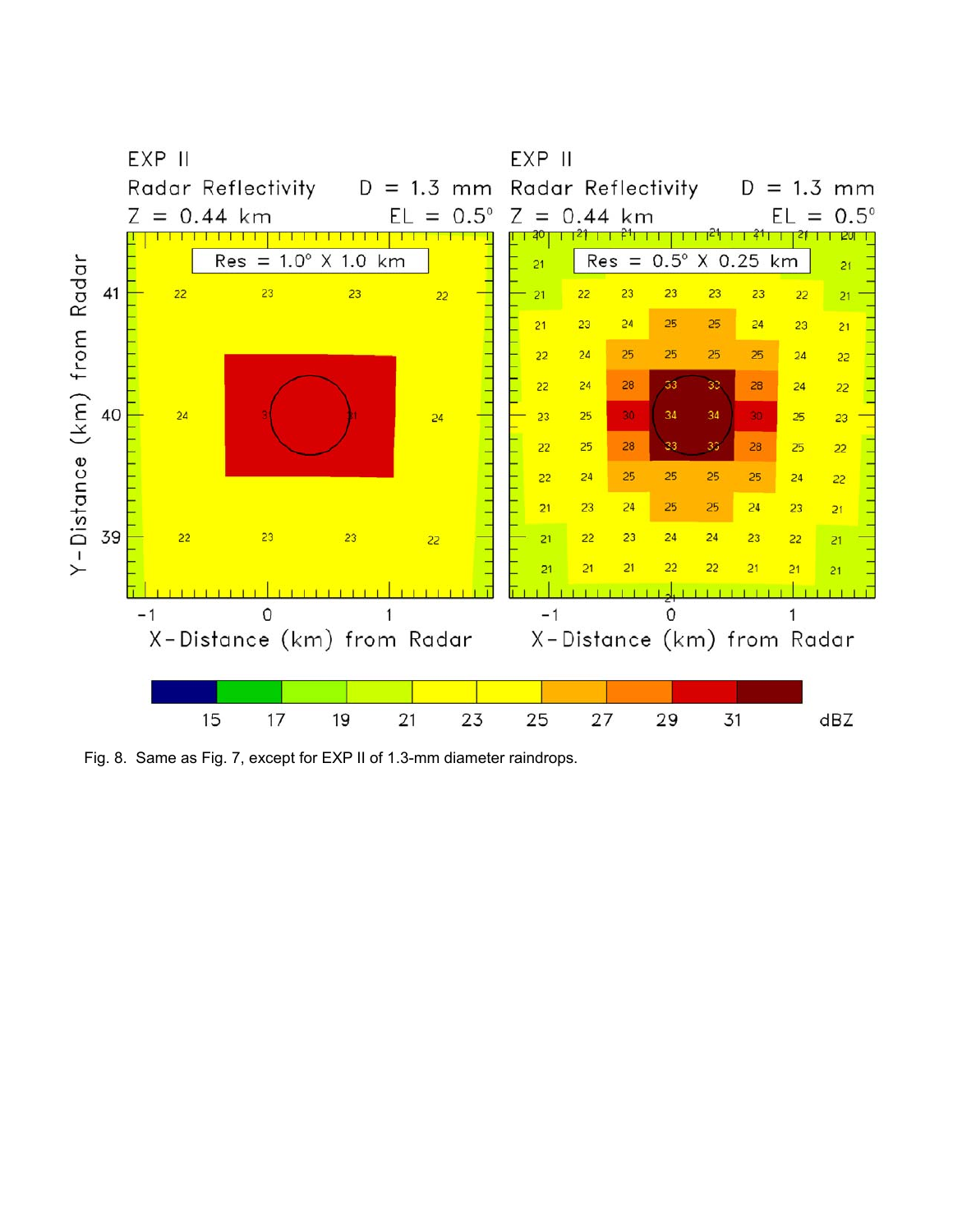

Fig. 9. Same as Fig. 7, except at a 20-km range from the radar and at elevation angle of  $6.2^{\circ}$ .